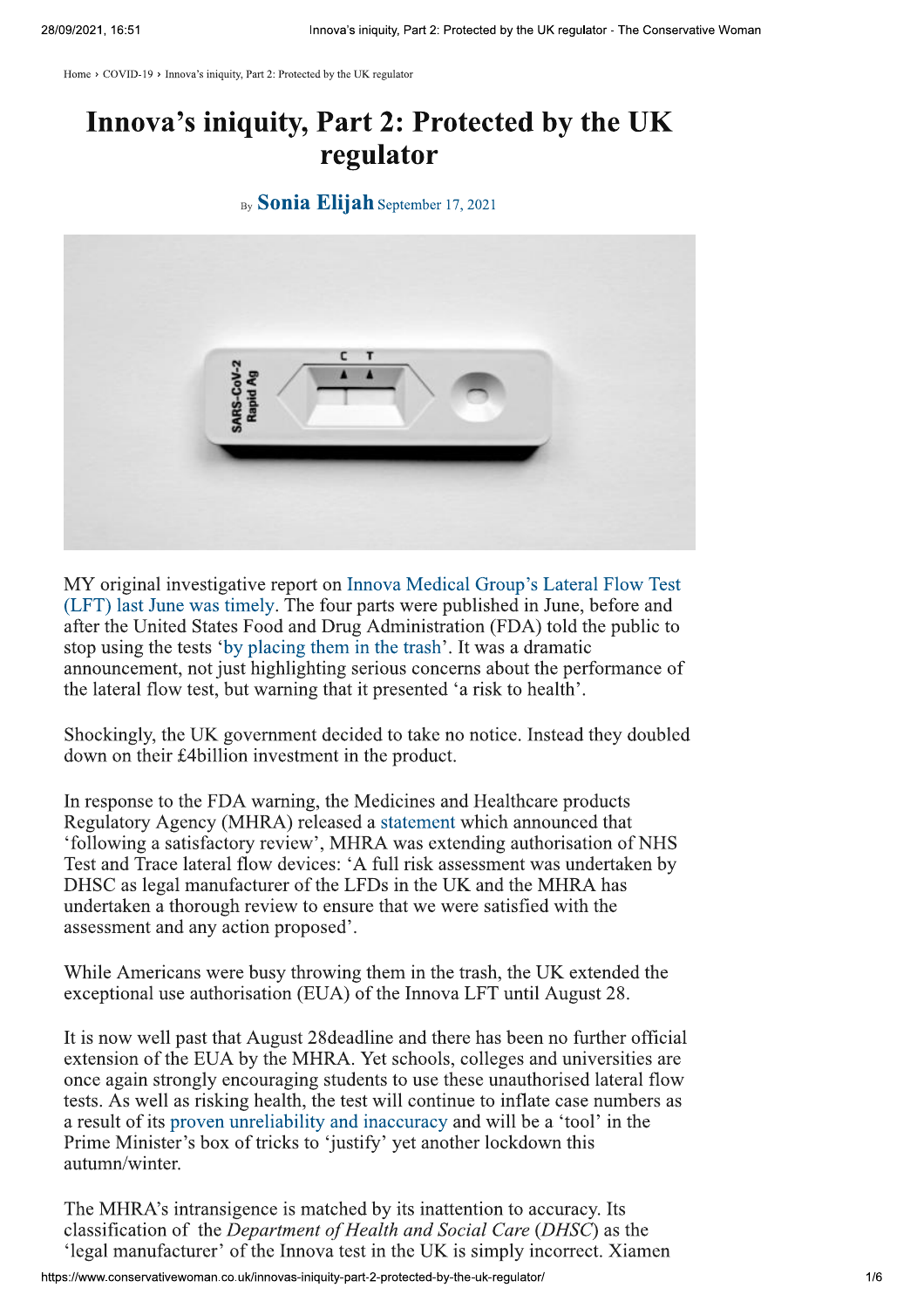Biotime Biotechnology in China is the manufacturer, with Innova Medical Group acting as exclusive global supplier.

But the MHRA and the Innova lateral flow test scandal does not end there. A reply to Freedom of Information requests made to the MHRA by a TCW reader, Duncan Carmichael, for the data and rationale behind their decision to extend LFT emergency authorisation reveals both a lack of transparency and discreditable abuses of loopholes. The email he received from the MHRA Customer Services which he gives us permission to publish is set out in full below and my critique follows.

Thank you for your information request, dated 2nd July. You requested:

· to be given "the data and rationale in this decision"

We have determined the decision to which you are referring is related to the extension of the Department of Health and Social Care/NHS Test and Trace exceptional use authorisation which was reported on gov.uk: Following a satisfactory review. MHRA extends authorisation of NHS Test and Trace lateral flow devices - GOV.UK (www.gov.uk)

We have also received a further information request dated 30th July in which you requested:

- I wish to know the basis of the extended authorisation of the Innova LFT antigen test.
- What led to the satisfactory review?
- · What is the regulator doing?
- I am requesting the information which led to this outcome.

The Department of Health and Social Care (DHSC) / NHS Test and Trace have published data on 7th July 2021 on lateral flow test performance:

https://www.gov.uk/government/publications/lateral-flow-device-performance-data

We recommend that you contact the legal manufacturer (DHSC) directly who may be able to offer you more information.

Unfortunately, the information requested with regards to be given the data presented to MHRA is exempt from release under Section 44:

Section 44 - Prohibitions on disclosure: the release of information is exempt as its disclosure is prohibited by other legislation. In this case, section 237 of the Enterprise Act 2002 prohibits a public authority from releasing information which came to it in connection with the exercise of its functions.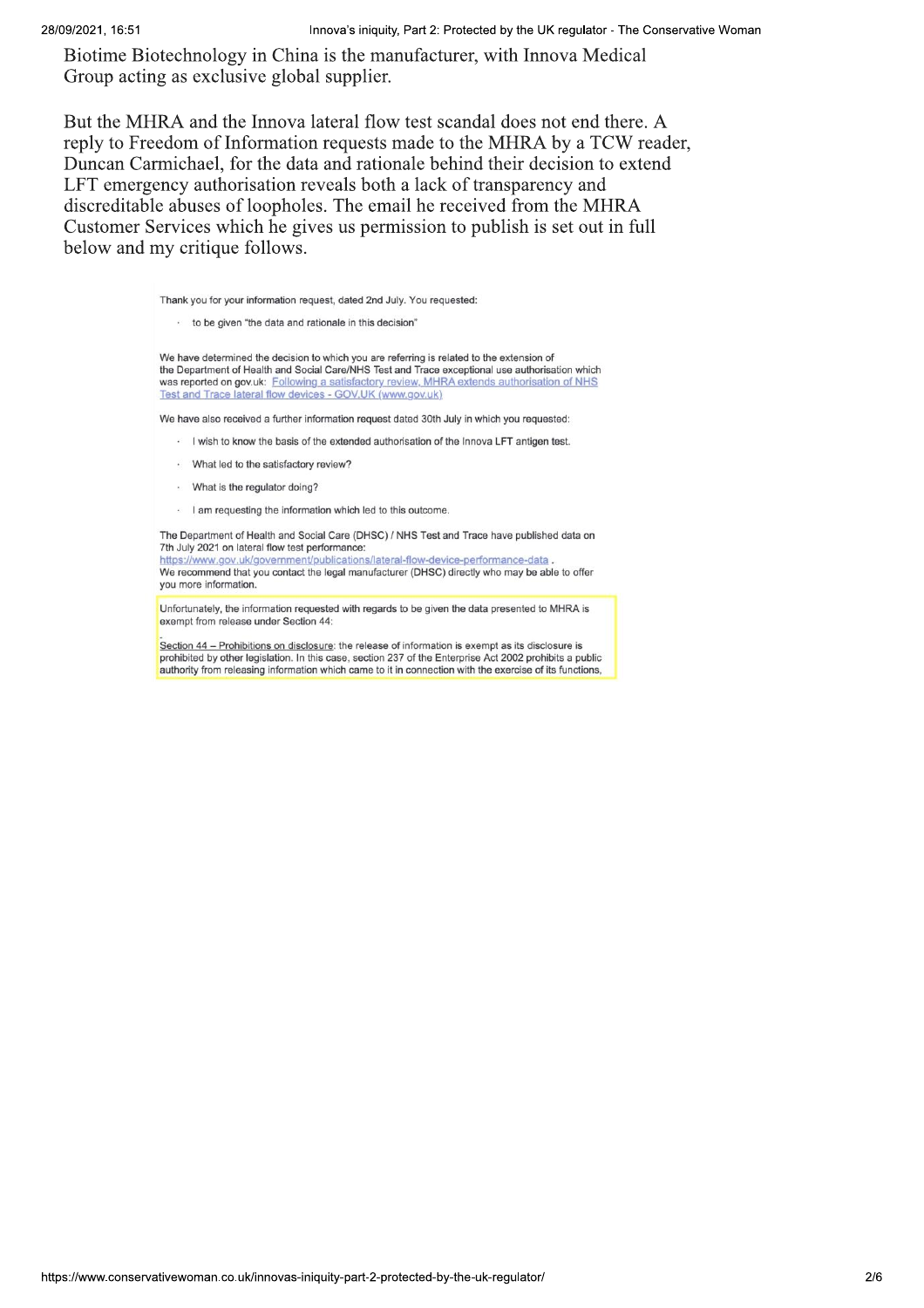and which relates to the affairs of an individual or business.

The MHRA is satisfied that the information you have requested:

constitutes information which came to us in connection with the exercise of the Agency's functions. The MHRA has a duty of consumer protection under the Consumer Protection Act 1987 which is listed as a specified function under Schedule 14 of the Enterprise Act 2002, and receives information while exercising consumer protection functions in its role as the regulator of medicines and healthcare products.

relates to the affairs of DHSC, a business which continues to exist

On that basis we are satisfied that section 44 of FOI Act apply, and the information is exempt from release

In December 2020, MHRA provided DHSC with an Exceptional Use Authorisation. Please see the list of medical devices given exceptional use authorisations

here: https://www.gov.uk/government/publications/medical-devices-given-exceptional-useauthorisations-during-the-covid-19-pandemic/list-of-medical-devices-given-exceptional-use-

This permitted DHSC/NHS Test and Trace to deploy a repurposed professional use test (i.e. Innova<br>COVID-19 lateral flow test kit) as a self-test throughout the UK as a test to detect infection in asymptomatic individuals. In exceptional circumstances the MHRA can issue Exceptional Use<br>Authorisations (EUAs) allowing medical devices to be used that have not followed the standard requiatory approval process. The EUA process has been used during the pandemic to ensure that the health system has access to critical products. Once an EUA is issued following an association that the health system has access to critical products. Once an EUA is issued following an association that MHRA

The EUA extension was granted subject to a number of conditions including a requirement to re-<br>evaluate the performance of the test. You may request a copy of the Exceptional Use<br>Authorisation conditions from the legal man proof is on the legal manufacturer to provide sufficiently robust data as to be able to demonstrate that their test performs as intended. Should there be an application for a further extension, we will<br>follow our usual processes which involves requirements for further data, a robust internal review and input from external experts where required. As part of our safety and surveillance activities MHRA reviews a range of data sources to triangulate information sent to us by legal manufacturers

Information on the EUA process can be found here: Exemptions from Devices regulations during the coronavirus (COVID-19) outbreak - GOV.UK (www.gov.uk)



Based upon the evidence we have reviewed to date we believe that there is a satisfactory likelihood that when used in combination with other measures the DHSC rapid lateral flow self-tests have the potential to moderately reduce the number of infected individuals entering events or conducting activities through the identification of some positive cases. However, this is heavily reliant on the compliance and behaviour of participants and evidence of impact is yet to be demonstrated. We will continue to press DHSC/NHS Test and Trace to generate and demonstrate this evidence and to make it publicly available

It is the role of DHSC and NHS Test and Trace to determine how the tests are deployed in the UK and to ensure that they are fit for purpose.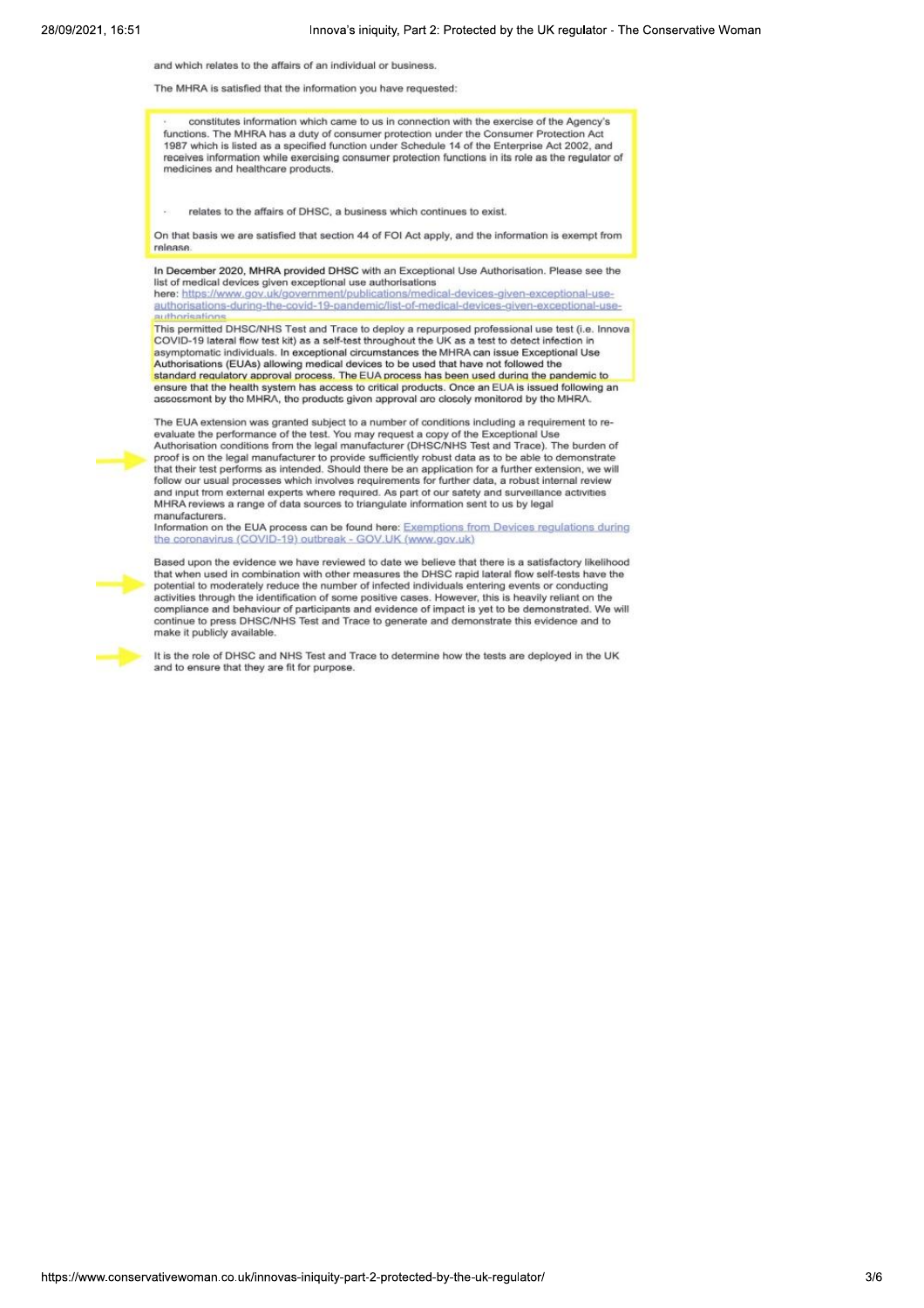In your latest enguiry, you referenced the action taken by the FDA in the USA.

In relation to the safety action taken by the US Food and Drug Administration (FDA), the MHRA carefully considered the areas of non-compliance identified. The FDA safety action focused on three areas of non-compliance with their regulations:

- 1. that tests were being sold without the appropriate FDA approvals:
- 2. that there were discrepancies around the documented performance of the tests; and
- 3. that Innova did not have an appropriate Quality Management System (QMS) in place.

In the UK, Innova Medical Group is the supplier of tests used by Department of Health and Social Care (DHSC)/NHS Test and Trace. DHSC/NHS Test and Trace have taken on the role of legal manufacturer of the self-tests which as explained above have been given an MHRA Exceptional Use Authorisation (EUA) for the purpose of detection of COVID in asymptomatic individuals as part of the national testing programme.

On becoming aware of the FDA safety notice issued on 10 June, in line with our normal processes MHRA immediately asked DHSC/NHS Test and Trace - as legal manufacturer of the test in the UK - to investigate whether the UK could be affected by any of the concerns raised by FDA. MHRA undertook a rapid assessment of the information submitted by DHSC/NHS Test and Trace in addition to our regular analysis of post-market surveillance data provided to us as part of the conditions of the EUA

In the UK, the Innova professional use test is legally placed on the market as it carries the CE mark and is registered with MHRA by the legal manufacturer Xiamen Biotime. The repurposed self-tests supplied by DHSC/NHS Test and Trace are legally on the market as explained above they have an<br>EUA from MHRA. The terms of the EUA require DHSC to re-evaluate the performance of the test and report regularly to MHRA. DHSC operate their own quality management system independent of that of Innova Medical Group.

Taking all of the above considerations into account, we were satisfied that there was limited applicability of the FDA's actions in the USA to the products supplied in the UK by DHSC/NHS Test and Trace and we were satisfied by the actions proposed by NHS Test and Trace to mitigate any risks

If you disagree with how we have interpreted the Freedom of Information Act 2000 with regards to your request, you can ask for the decision to be reviewed. The review will be carried out by a senior member of the Agency who was not involved with the original decision.

If you have a query about the information provided, please reply to this email.

Yours sincerely.

## **MHRA Customer Service Centre**

Medicines and Healthcare products Regulatory Agency

10 South Colonnade, Canary Wharf, London E14 4PU

The MHRA response raises many questions. Firstly, it identifies the DHSC, a ministerial department of the government funded by the UK taxpayer, as a private business. The irony is that a credible argument can be made that the DHSC, headed by Matthew Hancock at that time, behaved as if it was a private business in which 'friends and family' were rewarded handsomely, the scandalous 'VIP lane' for lucrative PPE contracts being a prime example of this.

But classifying the DHSC as the 'legal manufacturer' of the Innova LFT and by doing so, a business, the MHRA egregiously abuses the loophole of section 44 under the Freedom of Information Act making it exempt from releasing the information requested under the Act. The fact that 'other legislation' exists prohibits their disclosure of it. In this case, it is section 237 of the Enterprise Act 2002 which 'prevents the disclosure of "specified information" that relates to the affairs of an individual or business which a public authority has obtained in connection with the performance of certain functions'.

In this extraordinary case, the MHRA is stating that it is exercising its 'consumer protection' function in its role as a regulator of medicines and healthcare products, included as a specified function under schedule 14 of the Enterprise Act 2002. In short, the MHRA, a regulatory agency which is supposed to protect the interests of the public, is instead protecting the DHSC, which it has remarkably classified as a business shielded by the Consumer Protection Act.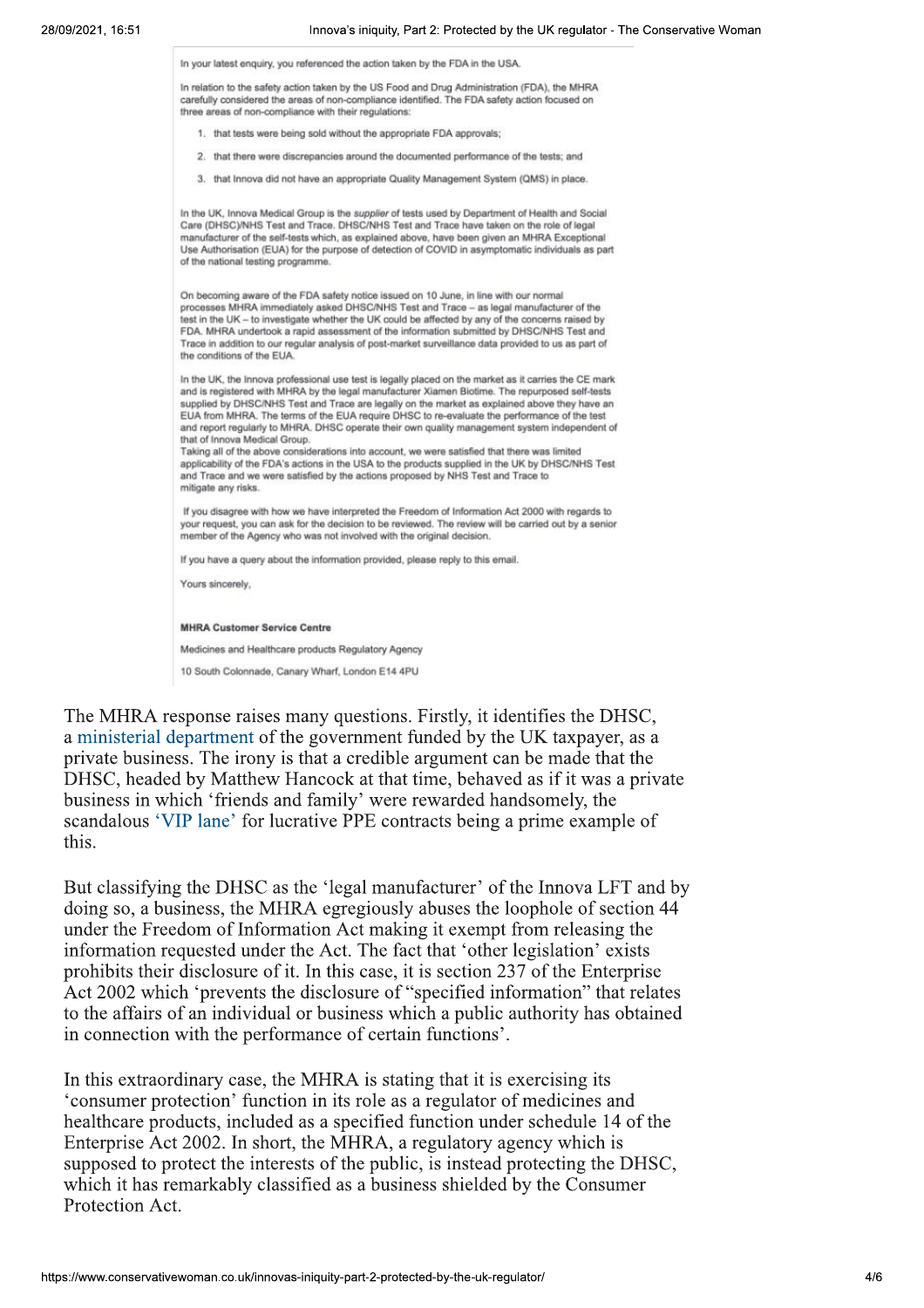The MHRA email written by the customer service department, conveniently copies and pastes the paragraph below, the same paragraph used in its earlier response to the FDA warning, published on the Government's website in June.

In exceptional circumstances the MHRA can issue EUAs allowing medical devices to be used that have not followed the standard approval process. The EUA process has been used during the pandemic to ensure that the health system has access to critical products. Once an EUA is issued following an assessment by the MHRA, the products given approval through this process are. closely monitored by the MHRA.'

Again, the mention of not following 'the standard approval process' is made alarmingly clear. How is this admission from the MHRA supposed to garner public confidence in the Innova LFT? It simply fails to.

The MHRA states that 'the burden of proof is on the legal manufacturer [in this case DHSC not Innova/Xiamen Biotime Technology] to provide sufficiently robust data as to be able to demonstrate that their test performs as intended.'

This provides a convenient way for the MHRA to shirk responsibility and transfer it to the DHSC. How can the public trust the data coming out of the DHSC will be 'sufficiently robust' when it's doing its own self-evaluation, having procured close to £4billion worth of these tests?

To exacerbate the matter, the MHRA states the legal manufacturer of the Innova professional use test is Xiamen Biotime but the DHSC is the legal manufacturer of the 'repurposed self-tests'. It is questionable why the MHRA have chosen to separate the test into two versions with two different 'legal manufacturers' when it is the same test made by the same manufacturer, Xiamen Biotime, in China.

If there's any credibility left in the MHRA, it vanishes under their rubber stamp approval of the evidence supplied by the DHSC, where they conclude 'there is a satisfactory likelihood that when used in combination with other measures the DHSC rapid lateral flow self-tests have the potential to moderately reduce the number of infected individuals.' In other words, they're satisfied with just how inferior these tests are, enough to extend their EUA of it.

Whilst the MHRA believes it is 'the role of the DHSC and NHS Test and Trace to determine how the tests are deployed in the UK and to ensure they are fit for purpose', there are experts, such as Jon Deeks, professor of Biostatistics from Birmingham University, who has concluded they are certainly 'not fit for purpose' and has heavily questioned how they've been deployed, as self-testing kits for anyone above the age of 12 without symptoms.

In January 2021, he wrote in the *BMJ*: 'In the face of so much potential for harm and so little evidence of benefit, why is the government pushing the rollout? It seems at least plausible that this is because hundreds of millions of Innova testing kits were purchased before it was known how they would perform in people without symptoms and when administered by less than expert hands.' There is ample evidence in my investigative reports on Innova to support his statement.

Following the<br>
with transparer<br>
of this lateral f<br>
serious concern<br>
https://www.conservative s warning, Deeks said: 'There have been m<br>
i the evidence to support the government's<br>
est, which negatively impacts on uptake. G<br>
entified by the FDA, it is essential that full<br>
co.uk/innovas-iniquity-part-2-protected-by-Following the FDA's warning, Deeks said: 'There have been many problems with transparency in the evidence to support the government's policies for use of this lateral flow test, which negatively impacts on uptake. Given the more serious concerns identified by the FDA, it is essential that full explanations and